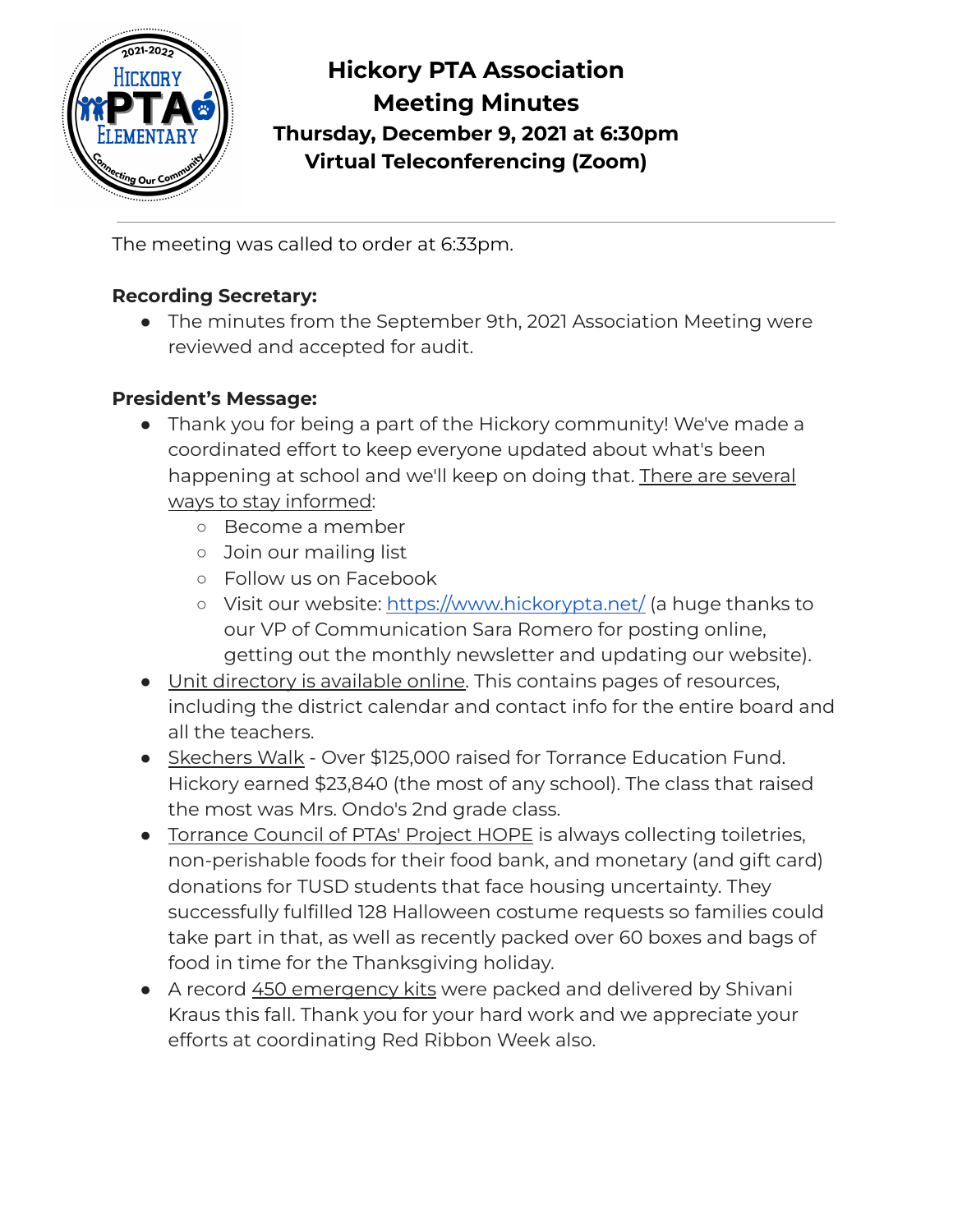- Our first in-person PTA event Movie Night was held at Hickory Park, very fun and well attended, due largely to our chairperson Alexa Davis and her committee volunteers.
- A huge thank you to all our teachers, staff, board members and chairpersons for their hard work and dedication.

### **Board Recommendations:**

- 1. That the Association ratify the following program chairs:
	- a. Adrienne Downs as Co-Library Chair
	- b. Sofia Yassin and Chris Maleki as Co-Chairs for the Legislative Committee
	- c. Chris Maleki as Chair of Blue Ribbon Week and the Bike Rodeo
	- d. Stacey Wong as Copy Center Chair

*Shivani Kraus made a motion to ratify the program chairs as presented. Sara Romero seconded the motion. No discussion. No opposition. Motion carried.*

#### **Business:**

- Treasurer's report: Winnie Nguyen General Account
	- Opening Balance on 9/1/2021: \$21773.62
	- Deposits: \$27742.17
	- Disbursements: \$8911.82
	- Ending Balance on 11/30/2021: \$40603.97
	- Scrip Account
		- Opening Balance on 9/1/2021: \$21642.36
		- Deposits: \$3264.26
		- Disbursements: \$0.00
		- Ending Balance on 11/30/2021: \$24906.62
- Presentation of Bills
- $\bullet$  Checks to ratify: #2682 to #2699
- Financial secretary's report: Liana Osborne

### **Committee Reports/Updates:**

- Direct Donations: Christa Malsbury
	- Raised over \$20,000
	- 1st grade is in the lead, prizes given out two times already, along with Dec 10 and Dec 17. There's a chance for a Nintendo switch and games.
- Membership: Nelly Nevarez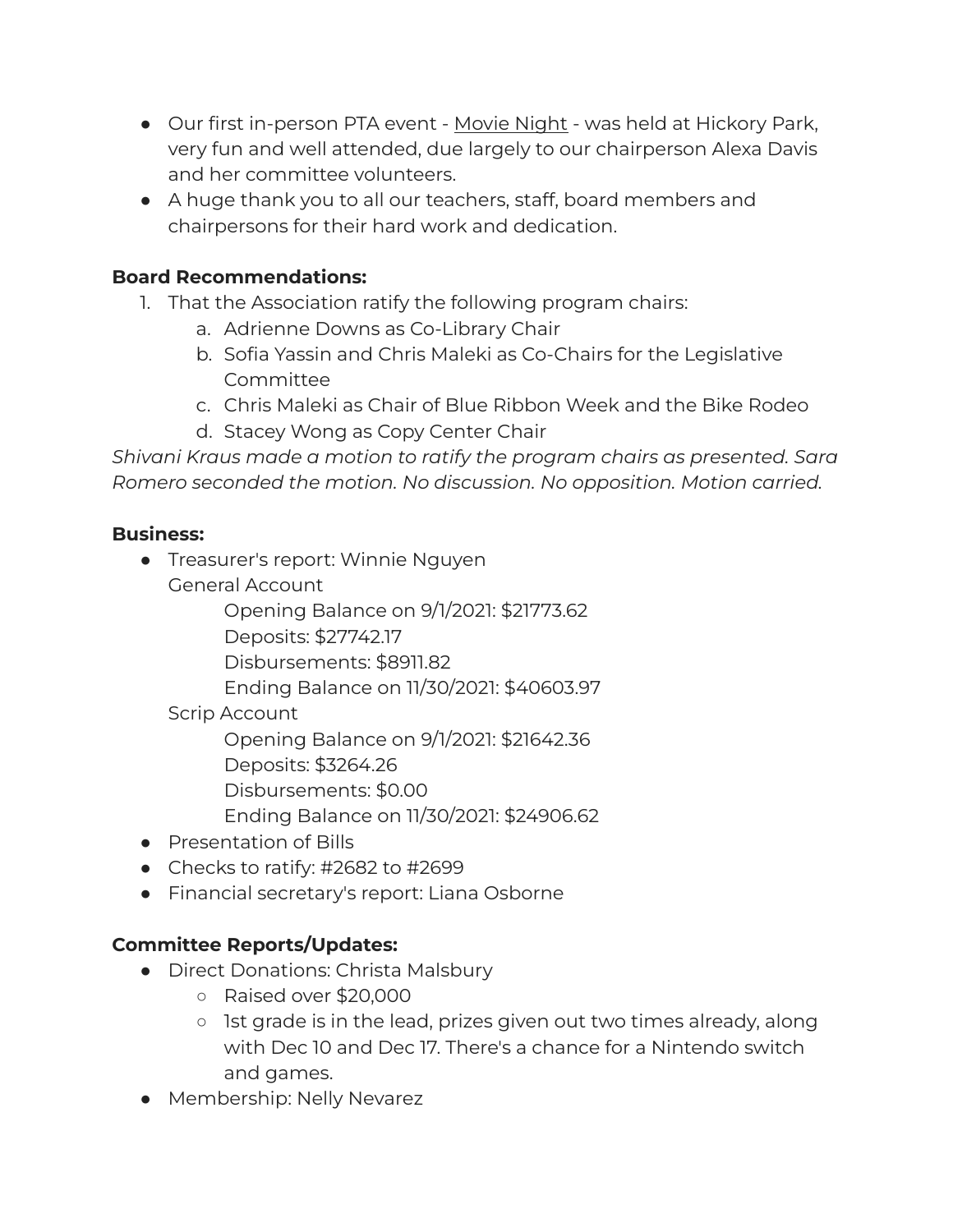- 256 members; 100% teacher and administrator participation
- Spiritwear: Sunny Joo
	- [Sweatshirt](https://docs.google.com/forms/d/1l_lcWAHWPtlNNqE1pU2cSIUOUgLppLfMOBt7Vg1kZs0/edit?usp=drivesdk) design poll https://docs.google.com/forms/d/1l\_lcWAHWPtlNNqE1pU2cSIUOU gLppLfMOBt7Vg1kZs0/edit?usp=drivesdk
- Adventures in Art: Amanda Kirsch
	- First project: Nightwalk; second project: Pop Art Postcards coming up
- Copy Center: Stacey Wong
	- Training tomorrow at 10:30am
- Readathon: Aileen Su/ Christina Choi
	- We had a very successful Readathon, raising over \$20,000!
- Library: Adrienne Downs
	- Adrienne and Sunny have been very busy getting things up and running in the library, training volunteers, coming in every day to inventory books, and taking books home to cover them.
- Toy drive: Ryan Kitagawa
	- Dec 2nd Dec 15th
	- We have had lots of toy donations so far.
- Reflections: Sunny Joo
	- 3 of our 7 1st place winners were chosen by Council to advance to the District level of competition.
	- Winners are: Jaewon Lee for primary division of music composition, Sydney Hifumi for intermediate visual arts category, and Ilsa Romero for her intermediate photography entry! Further details will be given to winners in January. Congratulations!
- Yearbook: Sunny Joo
	- Sales will begin in January. New email to submit photos: [hickoryptayearbook@gmail.com.](mailto:hickoryptayearbook@gmail.com) More details on what categories we're accepting soon.
- 1st VP (Programs): Christina Choi
	- Need chairs for the following positions: 5th Grade Ceremony and Reception Chair, Multicultural Week Chair, Safety Chair, Food Drive Chair, and Scholarship Chair.
	- Please contact Christina at [ckay121@sbcglobal.net](mailto:ckay121@sbcglobal.net) if you're interested or have any questions.
- 2nd VP (Fundraising): Mary Ishida